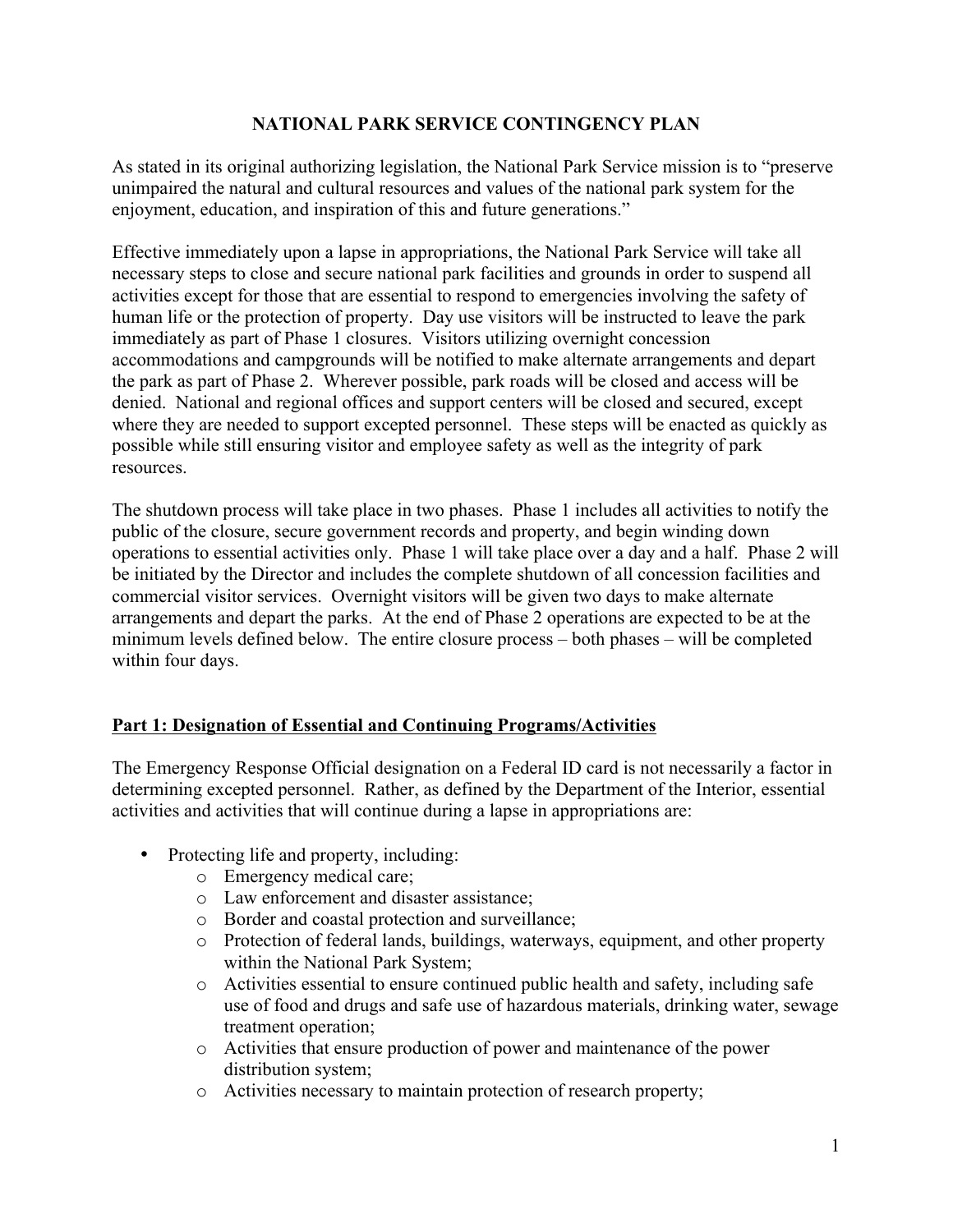- o Essential or time-sensitive support services for employees;
- o Uninterrupted command, control, and policy leadership;
- o Maintenance of IT systems critical to activities being carried out by excepted personnel (e.g., radio communication, e-mail, accounting systems, etc.);
- o Year-end financial management activities; and
- o Communication with employees and the public.
- Providing for finance and contracting activities such as benefit payments and actions necessary to suspend or stop work on projects currently underway that require oversight or support from employees funded from lapsed appropriations. That is, contracting and finance personnel necessary to perform these duties should remain until the activities can be suspended.
- Direct management of projects obligated from funds that are not subject to lapse, such as multi-year appropriations from prior fiscal years. People not DIRECTLY involved in project management or necessary contracting actions and payments for these projects will not be considered excepted or continue to work.

Staffing will be held to the very minimum to perform essential functions. This will ordinarily be only law enforcement personnel, at a staffing level that allows for reactive emergency response commensurate with levels of park operations under the shutdown. However, in certain instances maintenance and IT personnel may be required for systems that normally require 24 hour monitoring or periodic maintenance, without which the system would shut down. Emergency responders, including Fire Management, EMS, and Law Enforcement personnel, not required for essential activities will be placed on furlough but may be called back to duty if an emergency situation arises.

#### **Headquarters**

In order to complete the required, essential activities defined above, the NPS Washington Support Office (NPS Headquarters) will retain key NPS leaders, as well as a bare minimum number of employees in policy coordination, communication, human resources, contracting, finance, and budget roles, including employees necessary to uphold our year-end financial management responsibilities. Employees required for centralized processing of payments for ongoing projects funded by multi-year appropriations will remain on duty at the minimum level necessary to avoid harm to life, health, and property. NPS leaders remaining on duty will include the Director, Deputy Director for Operations, and the Comptroller. Total excepted and continuing staff is estimated to be no more than 50 full-time employees.

#### **Regional Offices**

The National Park Service's seven regional offices play key roles in policy direction and coordination between the Washington office and individual national park sites. During the shutdown process, the regional leaders of law enforcement, administration, budget, contracting, public affairs, and concessions management will remain on duty to implement the closure guidance. Once the shutdown is complete, each region will retain approximately three full-time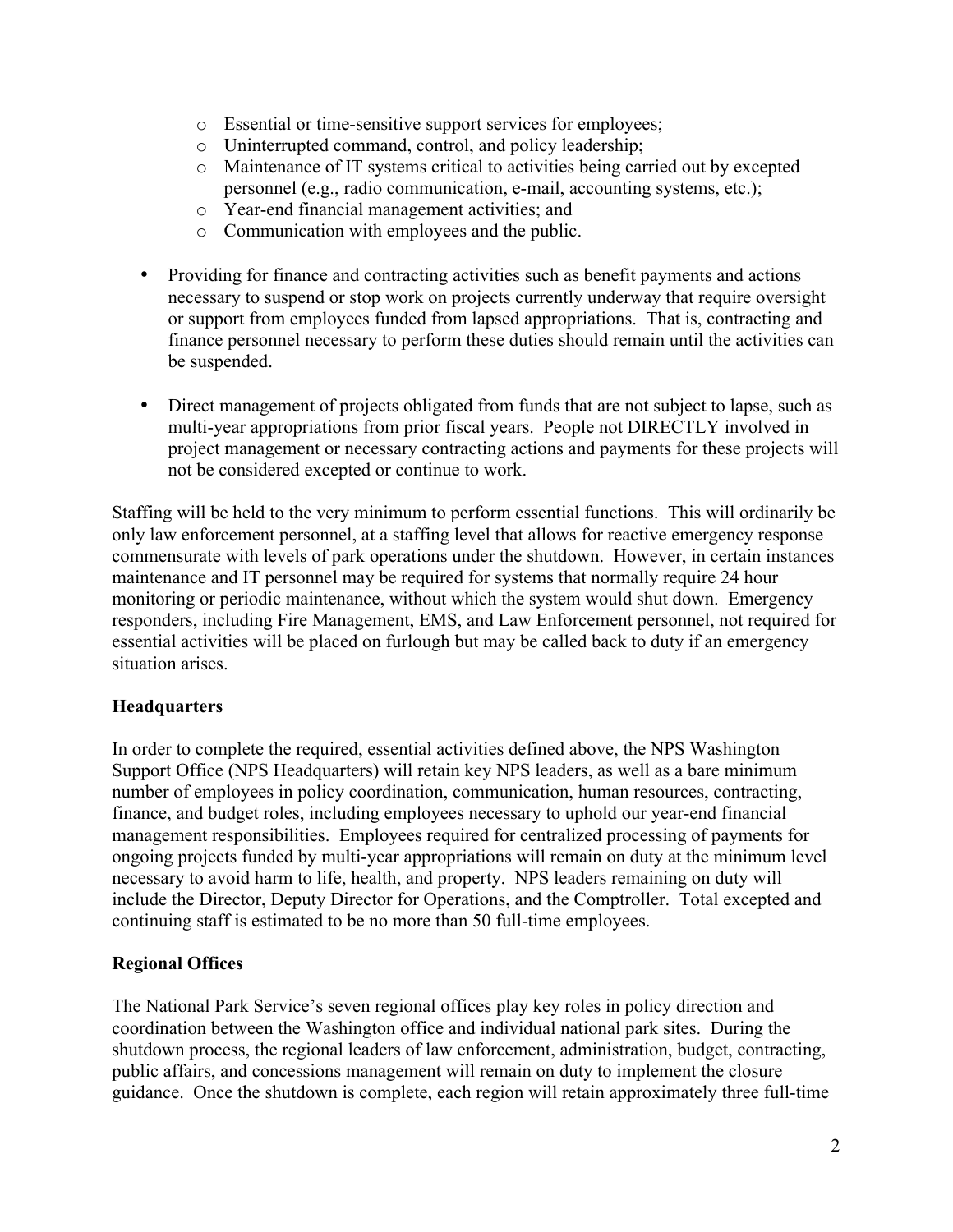staff members to conduct essential activities, disseminate information, both internally and externally, and ensure continued shutdown coordination and communication between Washington and the field.

#### **National Park Sites**

Due to the dramatic differences in operations, size, visitation, location, and infrastructure represented in national park sites, the number of employees required to carry out the essential activities defined above will vary greatly from site to site. As a rule, staffing will be held to the very minimum for the protection of life, property, and public health and safety. Only personnel absolutely required to support these activities will remain on duty. Wildland fire personnel required for active fires or for monitoring areas currently under a fire watch will remain on duty. All other personnel, including law enforcement, EMS, and Fire Management not deemed excepted will be furloughed, but will be subject to being called back in the case of an emergency. See below for employee counts by region. The personnel count for the National Capitol Region includes U.S. Park Police staff required for essential activities.

### **Other Offices**

The NPS maintains two project management support centers for large-scale projects – one in Harper's Ferry, WV and one in Denver, CO. Many of the projects managed through these centers are funded through multi-year appropriations. However, even if an employee's salary is funded from a non-lapsing appropriation, they are not automatically deemed exempt. Employees funded from non-lapsing appropriations rely on facilities and support staff who are funded by expiring appropriations, as such managers will designate employees as exempt based upon the specific nature of an employees work and whether it is essential. Employees at these locations necessary for DIRECT project management of ongoing projects funded by multi-year appropriations will remain on duty.